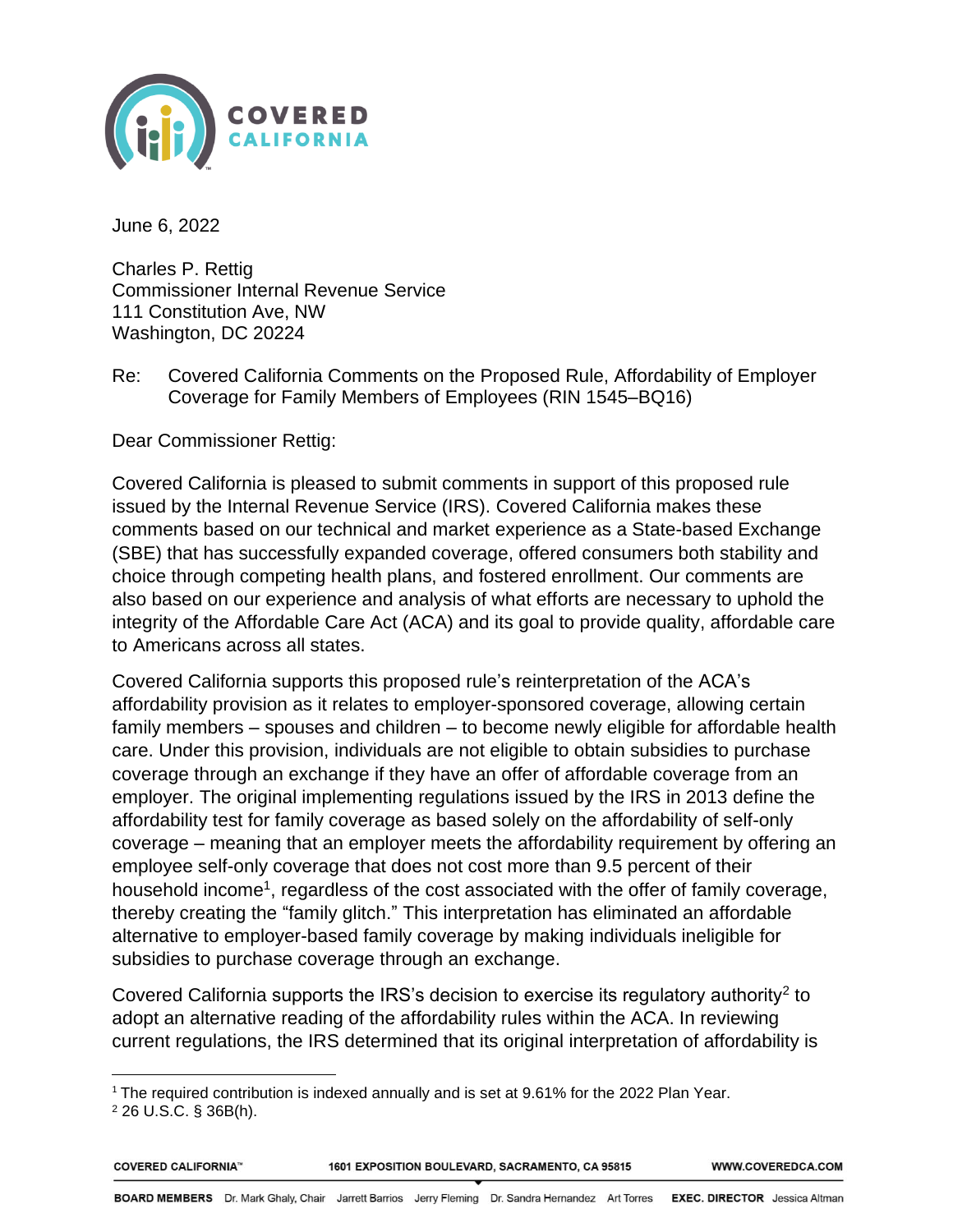inconsistent with the ACA's fundamental purpose to expand access to affordable health care coverage. Notably, the interpretation is also inconsistent with other affordability rules in the ACA, including the determination for an exemption to the individual mandate<sup>3</sup> and eligibility for subsidies due to employer-sponsored coverage being unaffordable<sup>4</sup>. When determining whether an individual is eligible for an exemption to the individual mandate, the affordability calculation is based on the employee's required contribution towards family coverage, not employee-only coverage. Additionally, when determining whether an individual's employer-sponsored coverage is unaffordable, an exchange must collect the enrollee's or individual's required contribution towards the employer-sponsored coverage.<sup>5</sup> This proposed rule will finally resolve these inconsistencies, bringing this affordability provision into alignment with the rest of the ACA.

This reinterpretation will also have a real, tangible impact on consumers who have continued to see their premiums increase with no ability to seek subsidized coverage through an exchange. The Kaiser Family Foundation's recent annual Employer Health Benefits Survey, which collects information from private and non-federal public employers, found that employers continued to shift costs to family coverage as seen by premiums for family coverage increasing 22 percent from 2016 to 2021.<sup>6</sup> The negative effects of these rising costs are being continually accelerated by the family glitch, increasing the burden on families and effectively pricing them out of affordable coverage.

An estimated 615,000 Californians are negatively impacted by the family glitch.<sup>7</sup> Nationally, over 5.1 million individuals, including 500,000 uninsured individuals, are similarly negatively affected.<sup>8</sup> Even more concerning, the family glitch disproportionately affects low and middle-income families, with nearly half of the individuals impacted having incomes under 250 percent federal poverty level.<sup>9</sup> These

<https://www.kff.org/health-costs/report/2021-employer-health-benefits-survey> (as of June 6, 2022). <sup>7</sup> UC Berkeley Center for Labor and Research and Education, UCLA Center for Health Policy and Research, Fact Sheet Fixing the Family Glitch in California: Projections from the California Simulation of

<sup>8</sup> Claxton et al., Kaiser Family Foundation, *Many Workers, Particularly at Small Firms, Face High Premiums to Enroll in Family Coverage, Leaving Many in the "Family Glitch"* (April 12, 2022) <https://www.kff.org/health-reform/issue-brief/many-workers-particularly-at-small-firms-face-highpremiums-to-enroll-in-family-coverage-leaving-many-in-the-family-glitch> (as of June 6, 2022). 9 *Ibid*.

<sup>3</sup> 78 Fed.Reg. 53646 (Aug. 30, 2013).

<sup>4</sup> 42 U.S.C. § 18081(b)(4)(C).

<sup>5</sup> *Ibid.*

<sup>6</sup> Kaiser Family Foundation, 2021 Employer Health Benefits Survey (Nov. 10, 2021)

Insurance Markets (June 2, 2022) < https://laborcenter.berkeley.edu/wp-content/uploads/2022/06/Fact-Sheet-Family-Glitch.pdf> (as of June 6, 2022).